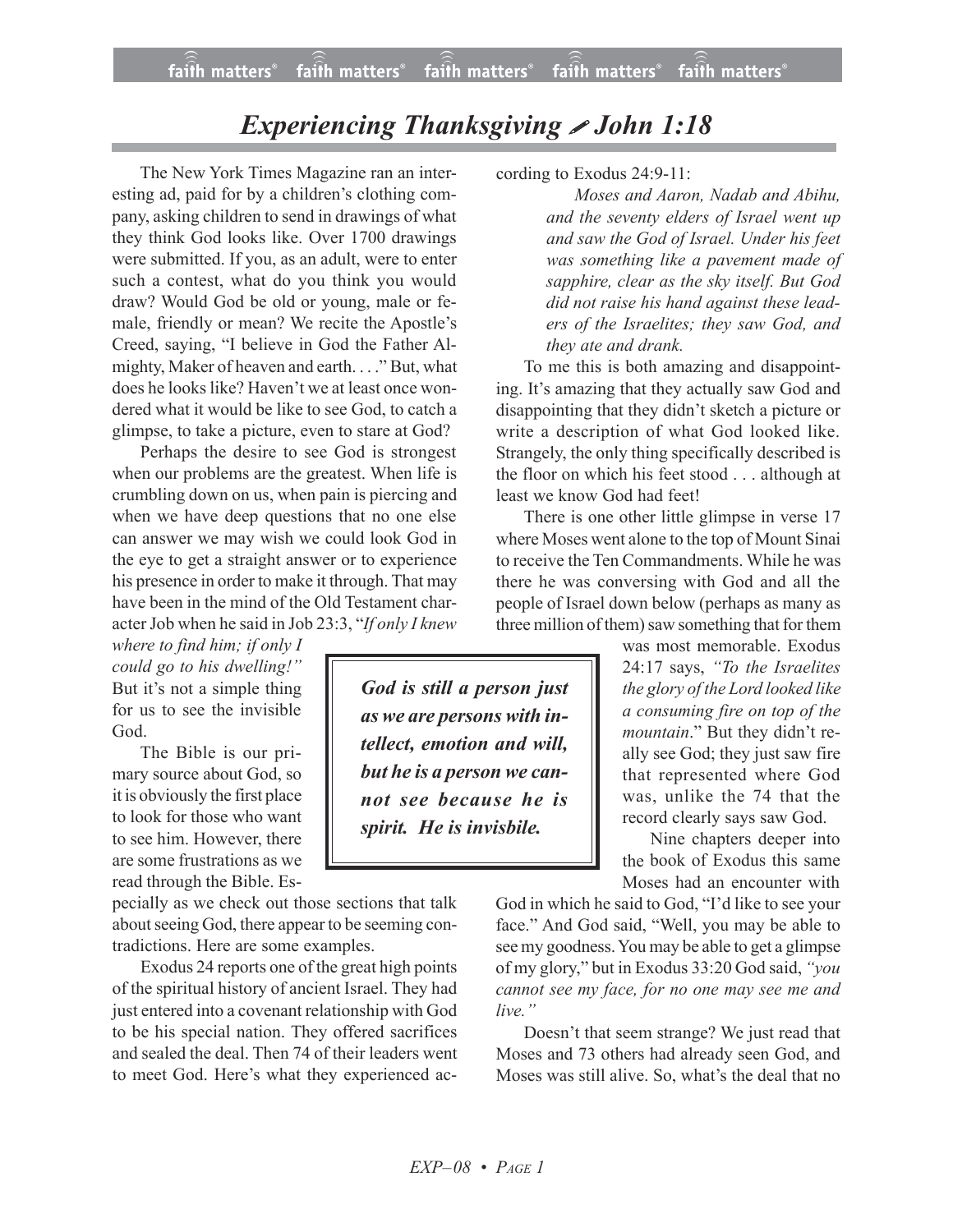one can see God and live? We have a record that 74 men saw God and lived.

Well, whatever it means, we do read here that God has a face. So, we have added to his composite picture that he has feet and a face.

But the seeming contradictions roll on and come to a climax in the New Testament book of John. This book was written by Jesus' closest friend. John was an informed Jew who knew the Old Testament well. In fact, in John 1:17 he refers to Moses receiving the law from God on top of Mount Sinai. Here John is writing an introduction to the Gospel of Jesus Christ. He is carefully explaining who God is and who Jesus is. With meticulous selection of words he writes, *"No one has ever seen God."*

Now wait a minute. Didn't this same Bible say that 74 Hebrew leaders saw God? Again, what's the deal? Did they see God or did they not see God? Is God there or not? And, if you see God, do you live or die? Has seeing God happened or hasn't it?

Believing that the Bible is God's word and is therefore accurate, we seek to synthesize these seeming contradictions. Perhaps the key is found in John 4 where Jesus engages in a conversation with a woman from Samaria that he met at the town well. What started out as a conversation about a drink of water quickly became a serious discussion about God and her multiple marriages. In the course of this conversation Jesus explained to her that *"God is spirit"* in verse 24*.* That is the key to understanding and synthesizing these seeming contradictions. Spirits are real but invisible. You can't see a spirit.

Compare that to the radon gas we so often hear about these days. We are challenged to check and see if we have certain levels of radon gas in our homes. But the experts explain that radon gas is invisible, odorless and tasteless. We can't see it, smell it or taste it. But it is real and powerful and present. To ignore it may be a matter of life and death.

We might compare this to God. He cannot be seen, smelled or tasted, but he is very real and powerful. God is still a person just as we are persons with intellect, emotion and will, but he is a person we cannot see because he is spirit. He is invisible.

Some people struggle with the idea that God does not have a body. Early in my pastoral experience an elderly man in the church decided such teaching was heresy. He concluded that I was a heretic and even wrote a book about me, had it published and gave away free copies on car windshields during worship services. He figured that an invisible god wasn't a real God and that his pastor therefore must be an atheist!

But spirits are no less real because they can't be seen. God is spirit. Jesus clearly stated that. That's who and that's what God is.

Harry Emerson Fosdick, a popular early 20<sup>th</sup> century preacher in New York City, had a helpful way of explaining this. He compared God to his own childhood experience. He said that when he was a boy he saw the leaves and branches of the trees move and felt the wind. From his childish perspective he concluded that the movement of the trees made the wind blow. But when he grew older he realized that the wind which he could not see actually moved the trees that he could see. In the same way, Fosdick explained, it is the God we cannot see who moves the world which we can see.

God is indeed real. But God is invisible because God is spirit.

Spirits are invisible; but it is possible for God to make temporary appearances. God has appeared to humans on infrequent occasions throughout history . . . in a pillar of fire to lead the Hebrew people at night or as a cloud during the daytime or sometimes in angelic or human form. There is a technical name for these temporary physical appearances or manifestations of God. They are called theophanies. A theophany is a temporary physical appearance of the God who is otherwise spirit and invisible. It is God's way of accommodating us. It is a specific appearance for a specific purpose. But, such appearances are not actually God.

Compare this to an oscilloscope, an electrocardiogram or an electroencephalogram. All of these are ways of taking invisible waves in the engine of a car, an electric appliance at home or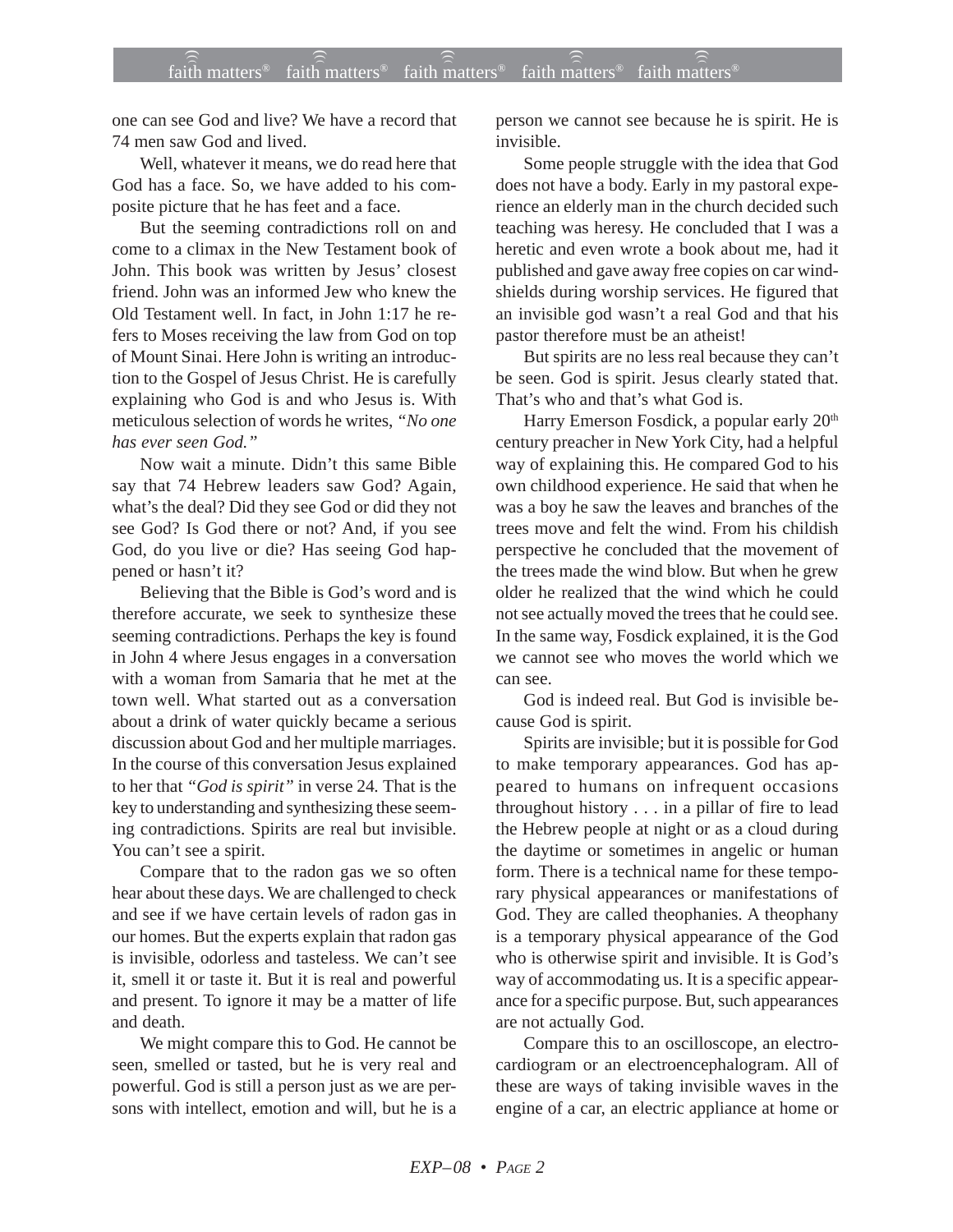## $f$ ait $\widehat{\widehat{\widehat{\mathbb{R}}}}$  matters® faith matters® ) faith matters® 1 faith matters®

in a heart or a brain—things that can't be seen and making them appear on a screen, a CRT or on a strip of paper so that, at least temporarily, it is possible to see what is really invisible. It is giving an appearance for the benefit of a mechanic or physician.

What we must be careful not to do is mistakenly think that what is on the strip of paper or CRT screen is the real thing. It is not. The real thing is invisible. What is seen in the garage shop on the oscilloscope is not really the engine. Nor are the squiggly lines on the tape really the heart or brain. Those aren't reality. Reality is what is invisible. These are merely temporary ways of seeing what cannot normally be seen.

So, let's not think that what those 74 leaders of Israel saw on Mount Sinai or the Hebrews saw in a cloud was really God. It was not. God is spirit. God is invisible. Therefore, Jesus accurately says, *"No one has ever seen God."*

What I say next may seem contradictory, but it isn't: the invisible God can be seen. Let me give some examples. Romans 1:20 is a bit of a brain twister, but read it carefully: *"For* s*ince the creation of the world God's invisible qualities—his eternal power and divine nature—have been*

*clearly seen, being understood from what has been made."*

The principle is simple: you can see much of the artist in the art. I have seen Michelangelo. I don't know what he looked like, but I've seen his art. I have studied his David, his Moses, his

Pieta and I have seen him in his sculptures. I have looked long at the ceiling of the Sistine Chapel and seen him in his painting. I have walked around St. Peter's Cathedral in Rome, read about it and photographed it . . . and I have seen him in his architecture. There are ways in which it would be legitimate to say that I know him better and have seen him more than some whom I can now see face to face.

So it is with the invisible God. We may see him in his stars, his oceans, his mountains, his animals, in his creation. As Romans 1:20 says, *"For since the creation of the world God's invisible qualities . . . have been clearly seen, being understood from what has been made."* So, we may see the invisible God in creation.

There's a second way the Bible explains that we may see the invisible God and that is through his image in us. In Genesis 1:27 we read, *"So God created man in his own image, in the image of God he created him; male and female he created them."* We can see the invisible God in ourselves because we humans were created in God's image.

That reminds me of the young woman who was trying to tell a friend how to identify her mother at the airport when she picked her up. She finally just said, "She looks like . . . me!" In other words, if you have seen me, you have an idea what my mother looks like.

It also reminds me of the middle aged man who was walking into a store with glass doors and suddenly saw his father walking out of the store straight at him. What he really saw was his own reflection in the glass.

Mothers and daughters, fathers and sons often look a lot alike. Not exactly alike, but enough

*In an absolutely unique and unexplainable way deity and humanity were united in the person of Jesus. It was and is the greatest miracle ever.*

alike to sense that you have seen someone you've never really seen before because the image of the one can be seen in the other.

And it is the same with God; the image of God is in us. So, there is a sense in which we can say, "Do you want to know what

God looks like? God looks like us!"

But, be careful to remember that we are not in God's physical image because God does not have a physical image. God is not black or white, male or female, tall or short in a physical sense. After all, God is spirit and spirits don't have bodies. Rather, we are created in God's moral image. Our ability to love and be loved, to think, to choose are all the image of God in us.

Again, it's not an exact image. The image of God has been marred in us because of sin. But,